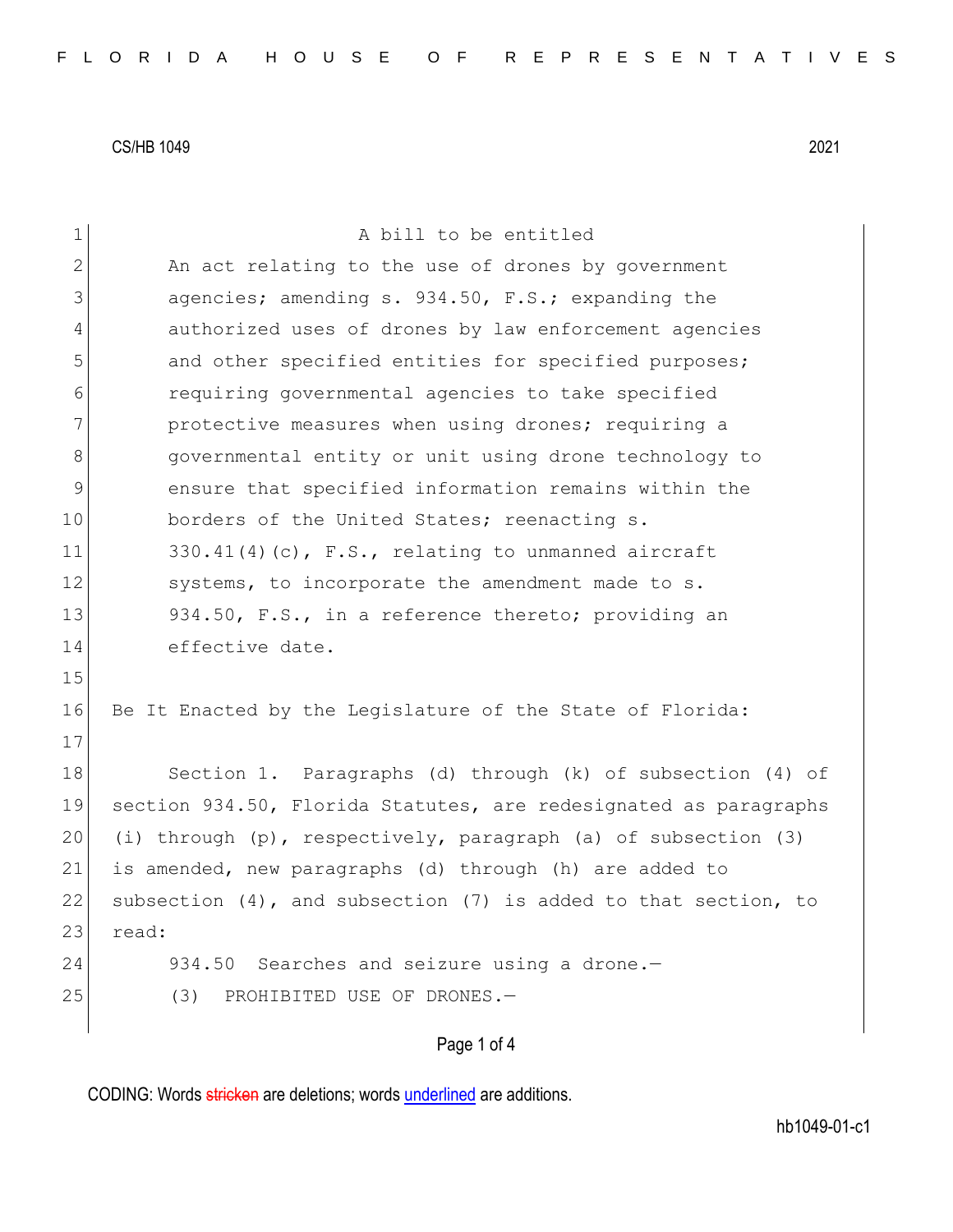Page 2 of 4 26 (a) A law enforcement agency may not use a drone to gather 27 evidence or other information, except as provided in subsection  $28 | (4).$ 29 (4) EXCEPTIONS.—This section does not prohibit the use of 30 a drone: 31 (d) To provide a law enforcement agency with an aerial 32 perspective of a crowd of 50 people or more, provided that: 33 1. The law enforcement agency that uses the drone to 34 provide an aerial perspective of a crowd of 50 people or more 35 must have policies and procedures that include guidelines: 36 a. For the agency's use of a drone. 37 b. For the proper storage, retention, and release of any 38 images or video captured by the drone. 39 c. That address the personal safety and constitutional 40 protections of the people being observed. 41 2. The head of the law enforcement agency using the drone 42 for this purpose must provide written authorization for such use 43 and must maintain a copy on file at the agency. 44 (e) To assist a law enforcement agency with traffic 45 management; however, a law enforcement agency acting under this 46 paragraph may not issue a traffic infraction citation based on 47 images or video captured by a drone. 48 (f) To facilitate a law enforcement agency's collection of 49 evidence at a crime scene or traffic crash scene. 50 (g) By a state agency or political subdivision for the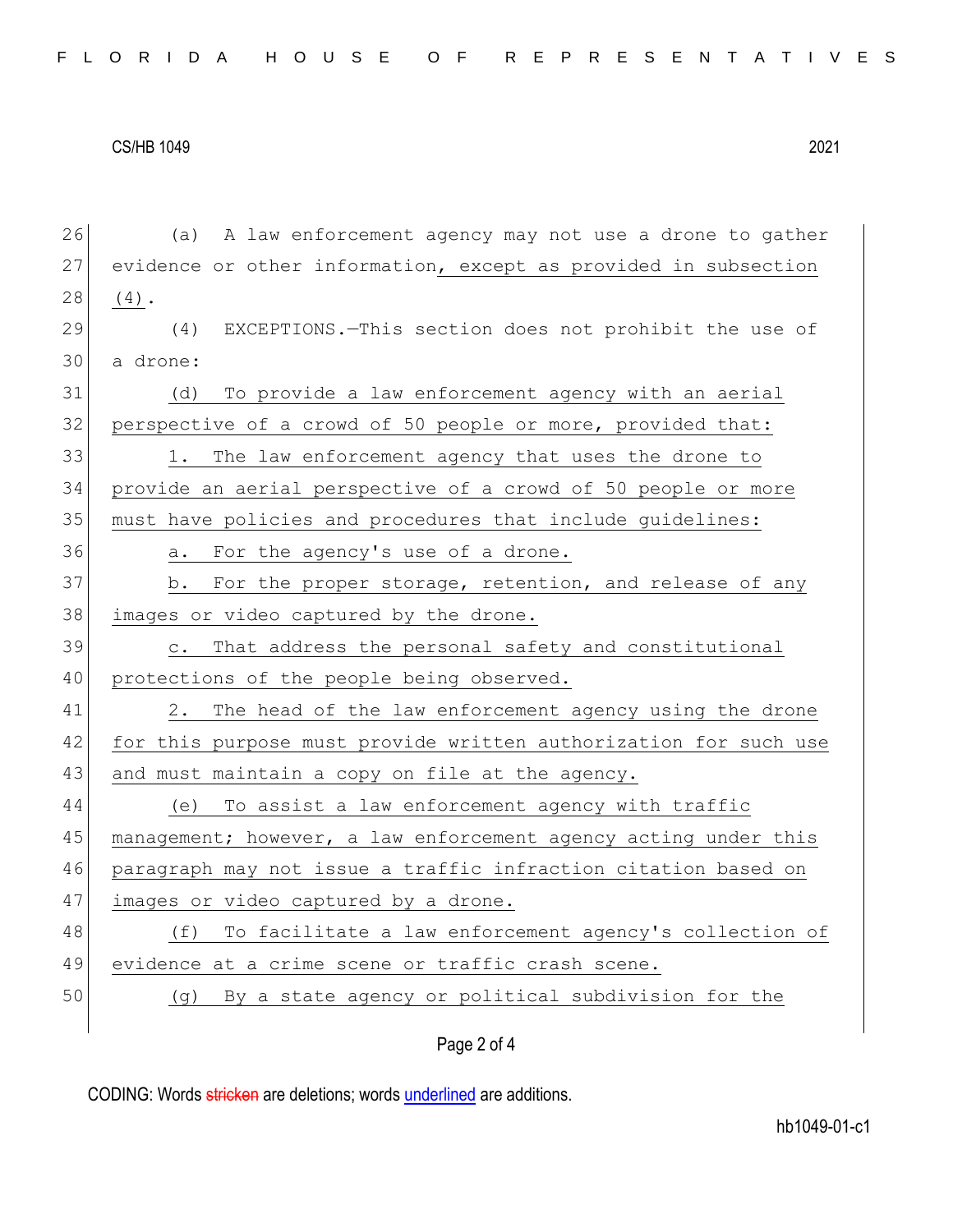51 assessment of damage due to a flood, a wildfire, or any other 52 natural disaster or for vegetation or wildlife management on 53 publicly owned land or water. 54 (h) By certified fire department personnel to perform 55 tasks within the scope and practice authorized under their 56 certifications. 57 (7) SECURITY MEASURES. - Any state, county, local, or 58 municipal governmental entity or any unit of government created 59 or established by law that uses a drone as authorized under this 60 section must: 61 (a) Take protective measures to secure data collected by 62 the drone. Such an entity or unit may comply with this 63 requirement by: 64 1. Operating the drone in a manner that ensures data is 65 securely transmitted and which does not require the drone to be 66 connected to the Internet or to transmit data through the use of 67 the Internet; or 68 2. Encrypting all data transmitted through the Internet or 69 use of the Internet, including all flight data such as location, 70 flight path, or other system control logs, whether the drone is 71 in transit or at rest. 72 (b) Ensure that any information gathered in the operation 73 and management of the drone, including all associated software, 74 hardware, and data, remains within the borders of the United 75 States.

## Page 3 of 4